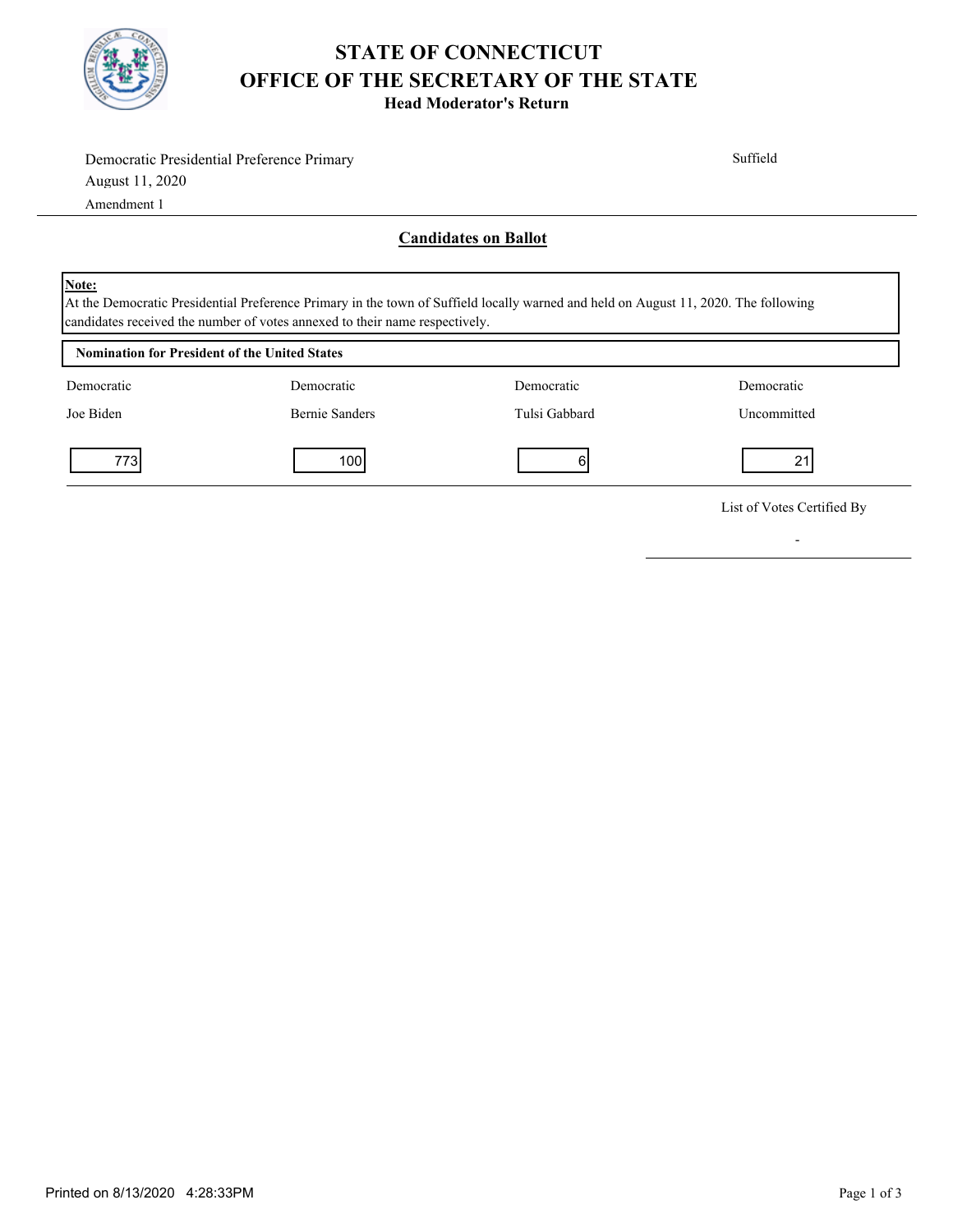

## **STATE OF CONNECTICUT OFFICE OF THE SECRETARY OF THE STATE**

**Head Moderator's Return**

| Democratic Presidential Preference Primary                                                                                                                                                                                                       | Suffield       |  |  |  |
|--------------------------------------------------------------------------------------------------------------------------------------------------------------------------------------------------------------------------------------------------|----------------|--|--|--|
| August 11, 2020                                                                                                                                                                                                                                  |                |  |  |  |
| Amendment 1                                                                                                                                                                                                                                      |                |  |  |  |
| <b>Report of Absentee Ballots</b>                                                                                                                                                                                                                |                |  |  |  |
| <b>Congressional District 2</b>                                                                                                                                                                                                                  |                |  |  |  |
| <b>Number Received from Town Clerk</b>                                                                                                                                                                                                           |                |  |  |  |
| <b>Number Issued</b>                                                                                                                                                                                                                             |                |  |  |  |
| Presidential<br><b>Election Day Registration</b><br>Military<br><b>Overseas</b><br>Absentee                                                                                                                                                      |                |  |  |  |
| ٠<br>٠<br>٠<br>699<br>$\overline{0}$<br>$\mathbf{1}$<br>0<br>$\overline{0}$                                                                                                                                                                      | =<br>700       |  |  |  |
|                                                                                                                                                                                                                                                  |                |  |  |  |
| <b>Number Rejected</b>                                                                                                                                                                                                                           | $(-)$          |  |  |  |
| Absentee<br>Military<br><b>Overseas</b><br><b>Election Day Registration</b><br>Presidential                                                                                                                                                      |                |  |  |  |
| ٠<br>٠<br>23<br>٠<br>$\overline{0}$<br>$\Omega$<br>٠<br>$\overline{0}$<br>0                                                                                                                                                                      | 23<br>Ξ        |  |  |  |
|                                                                                                                                                                                                                                                  |                |  |  |  |
| Number Counted                                                                                                                                                                                                                                   | 677            |  |  |  |
| <b>Report of Provisional Ballots</b>                                                                                                                                                                                                             |                |  |  |  |
| Total Provisional Ballots Issued Town wide                                                                                                                                                                                                       | $\overline{0}$ |  |  |  |
| <b>Official Check List Report</b>                                                                                                                                                                                                                |                |  |  |  |
| <b>Names on Official Check List</b>                                                                                                                                                                                                              | 2,492          |  |  |  |
| (Names on the Official check list-Names on Active List and names Restored to the Active List                                                                                                                                                     |                |  |  |  |
| on Election Day; also Overseas Ballot Applicants.)                                                                                                                                                                                               | $(+)$          |  |  |  |
| <b>Election Day Registration</b><br>$\Omega$                                                                                                                                                                                                     |                |  |  |  |
| (Total Election Day Registration (EDR) Issued)                                                                                                                                                                                                   |                |  |  |  |
| <b>Grand Total Names on Active List</b>                                                                                                                                                                                                          | 2,492          |  |  |  |
| <b>Names Checked as Having Voted</b>                                                                                                                                                                                                             | 927            |  |  |  |
| (Total of names-by-name count of ALL names checked on the Official Check List as having<br>voted at the polls, by Absentee ballot and by Overseas Ballot -- including names checked at<br>the absente ballot central counting location, if any.) |                |  |  |  |
| Total Votes for Governor/President<br>All Candidates                                                                                                                                                                                             | 0              |  |  |  |
| (This number should be less than or Equal to names checkes as having voted)                                                                                                                                                                      |                |  |  |  |